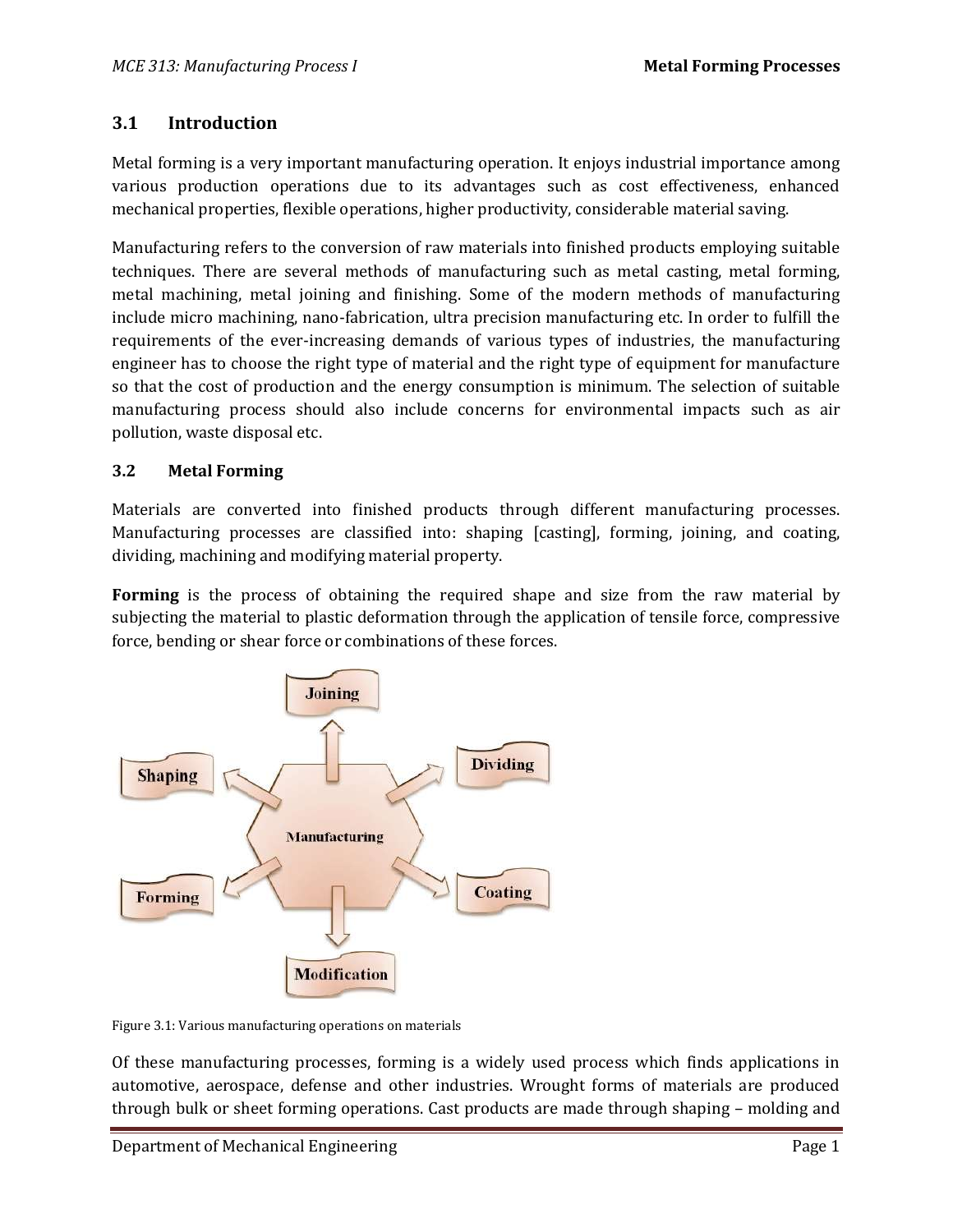casting. A typical automobile uses formed parts such as wheel rims, car body, valves, rolled shapes for chassis, stamped oil pan, etc. In our daily life we use innumerable formed products e.g. cooking vessels, tooth paste containers, bicycle body, chains, tube fitting, fan blades etc.

## **3.3 Classification of Metal Forming Processes**

Typically, metal forming processes can be classified into two broad groups. One is *bulk forming* and the other is *sheet metal forming*. Bulk deformation refers to the use of raw materials for forming which have low surface area to volume ratio. Rolling, forging, extrusion are bulk forming processes. In bulk deformation processing methods, the nature of force applied may be compressive, compressive and tensile, shear or a combination of these forces. Bulk forming is accomplished in forming presses with the help of a set of tool and die. Examples of products produced by bulk forming are: gears, bushed, valves, engine parts such as valves, connecting rods, hydraulic valves, etc. **Sheet metal** forming involves application of tensile or shear forces predominantly. Working upon sheets, plates and strips mainly constitutes sheet forming. Sheet metal operations are mostly carried out in presses. Press could either be hydraulic or pneumatic.

A set of tools called **Die and Punch** are used for the sheet working operations. Bending, drawing, shearing, blanking, punching are some of the sheet metal operations. A new class of forming process called **Powder forming** is gaining importance due to its unique capabilities. One of the important merits of powder forming is its ability to produce parts very near to final dimensions with minimum material wastage. It is called near-net-shape forming. Material compositions can be adjusted to suit the desirable mechanical properties. Formability of sintered metals is greater than conventional wrought materials. However, the challenge in powder forming continues to be the complete elimination or near-complete elimination of porosity. Porosity reduces the strength, ductility and corrosion resistance and enhances the risk of premature failure of components.



Figure 3.2: Classification of metal forming processes

Based on the nature of *deformation force* applied on the material, during forming, metal forming processes are also classified into several types as shown below: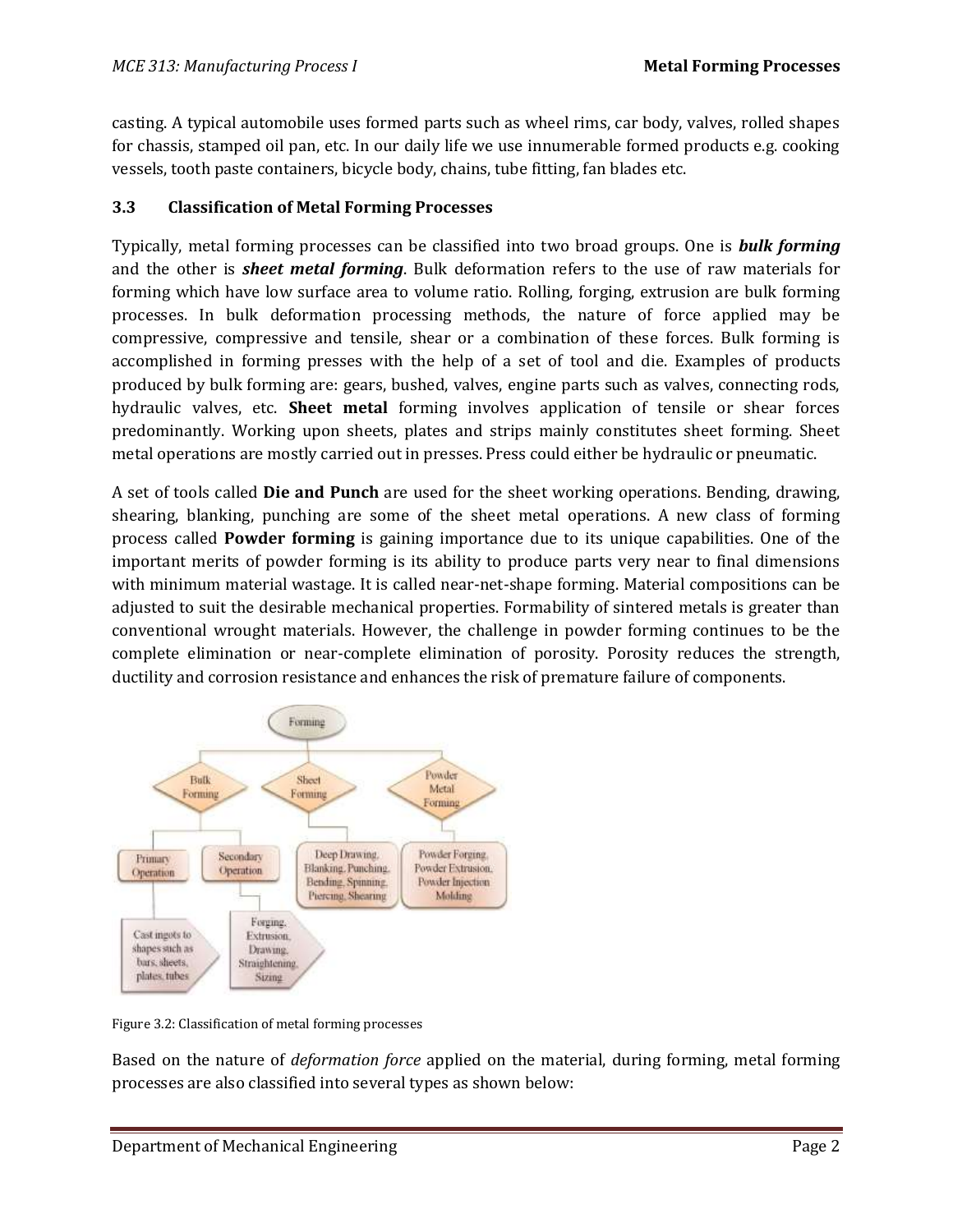| Forming by                                                                       | <b>Tensile and</b>                                               | <b>Forming under</b>                                 | <b>Bending and shearing</b>                     |
|----------------------------------------------------------------------------------|------------------------------------------------------------------|------------------------------------------------------|-------------------------------------------------|
| compressive stress                                                               | compressive stresses                                             | <b>Tensile stress</b>                                | stresses                                        |
| .Open Die Forging<br>•Closed Die Forging<br>• Rolling<br>•Coining<br>• Extrusion | . Deep drawing<br>$-Spinning$<br>·Stripping<br>· Wrinkle bulging | ·Stretch forming<br><b>•Stretching</b><br>·Expanding | •Bending<br>•Shearing<br>•Punching<br>·Blanking |

Forming is also classified as:

- i. Cold forming
- ii. Hot forming or warm forming.

Hot forming is the deformation carried out at temperatures above recrystallization temperatures. Typically, recrystallization temperatures for materials ranges from  $0.5T<sub>m</sub>$  to  $0.8T<sub>m</sub>$ , where  $T<sub>m</sub>$  is melting temperature of material.

### **3.4 Description of Forming Operations**

#### *3.4.1 Bulk Forming Processes:*

**Rolling** is a compressive deformation process, which is used for producing semi-finished products such as bars, sheets, plates and finished products such as angles, channels, sections. Rolling can be carried out both in hot and cold conditions.



Figure 3.3: Rolling Process

**Forging** is a bulk forming process in which the work piece or billet is shaped into finished part by the application of compressive and tensile forces with the help of a pair of tools called die and punch. Forging can be done in open dies or closed dies. Open die forging is usually used for preliminary shaping of raw materials into a form suitable for subsequent forming or machining.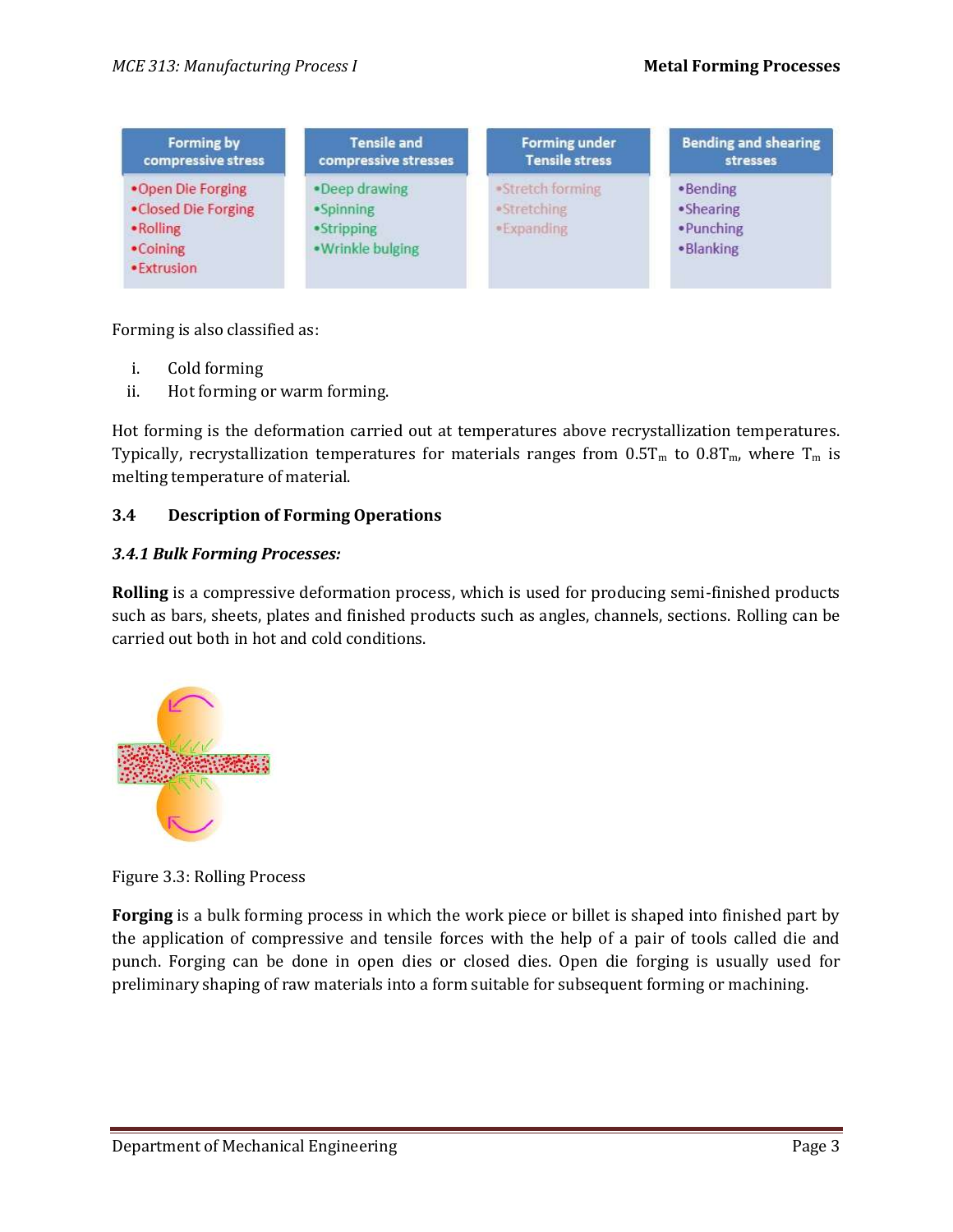

Figure 3.4: Forging processes

Open die forming is done using a pair of flat faced dies for operations such as drawing out, thinning, etc.

Closed die forming is performed by squeezing the raw material called billet inside the cavity formed between a pair of shaped dies. Formed products attain the shape of the die cavity. Valve parts, pump parts, small gears, connecting rods, spanners, etc are produced by closed die forming.

**Coining** is the process of applying compressive stress on surface of the raw material in order to impart special shapes on to the surface from the embossing punch – e.g. coins, medallions

**Extrusion** involves forcing the raw material through a narrow opening of constant cross-section or varying cross-section in order to reduce the diameter and increase the length. Extrusion can be done hot or cold. Extruded products include shafts, tubes, cans, cups, gears. Basically there are two methods of extrusion, forward and backward extrusions. In forward extrusion the work and the extrusion punch move along the same direction. In backward extrusion the punch moves opposite to the direction of movement of the work piece.



Figure 3.5: Direct extrusion process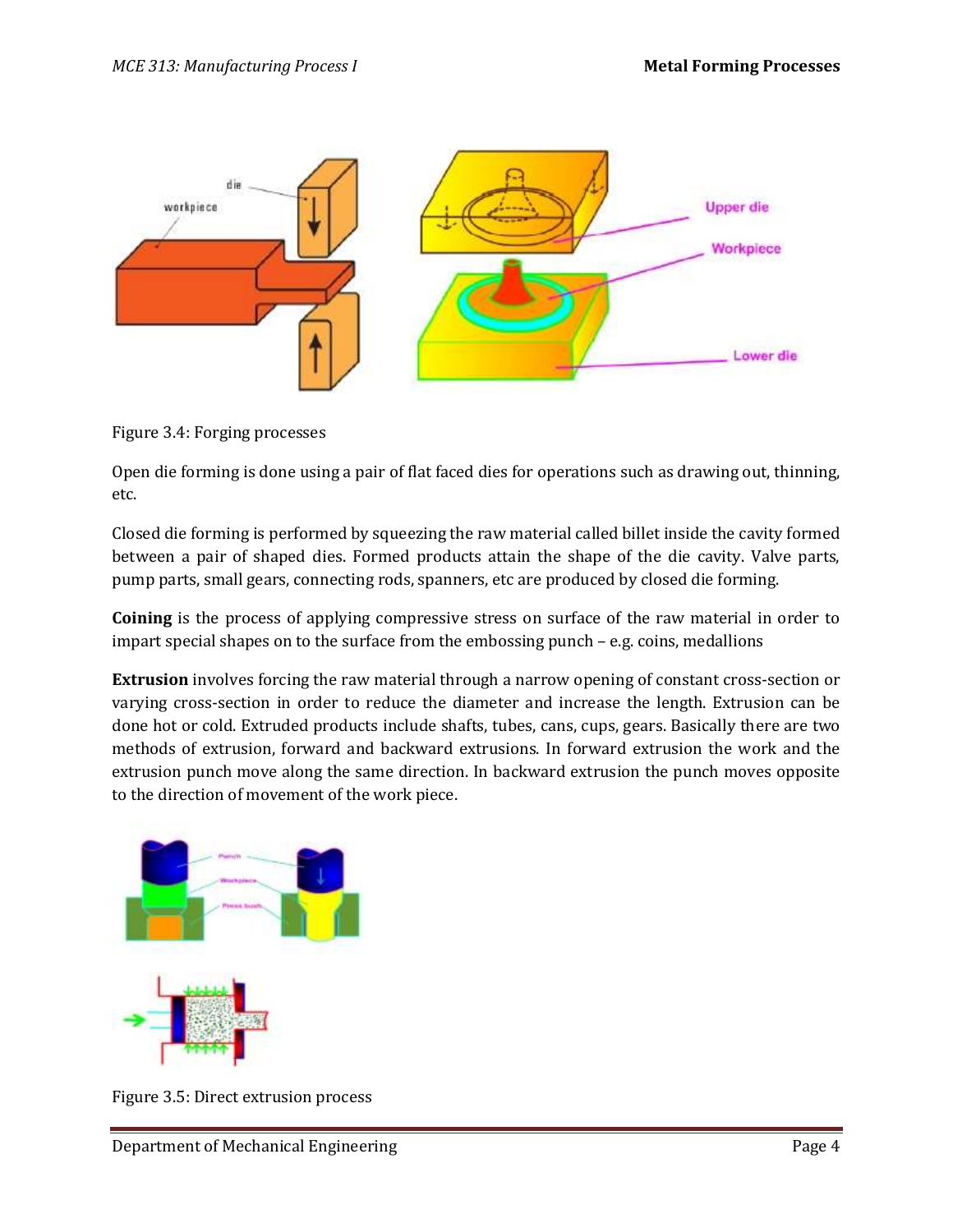

Figure 3.6: Backward extrusion or Indirect extrusion

**Wire drawing** process is used for producing small diameter wires from rods by reducing their diameter and stretching their length through the application of tensile force.

Musical strings are produced by wire drawing process. Seamless tubes can be produced by tube drawing process.



Figure 3.7: Wire Drawing

### **3.4.2 Sheet Metal Operations**:

**Deep drawing** is a sheet metal process the process in which a sheet metal is forced into cup of hollow shape without altering its thickness – using tensile and compressive forces. Complex shapes can be produced by deep drawing of blanks in stages – redrawing, multiple draw deep drawing etc.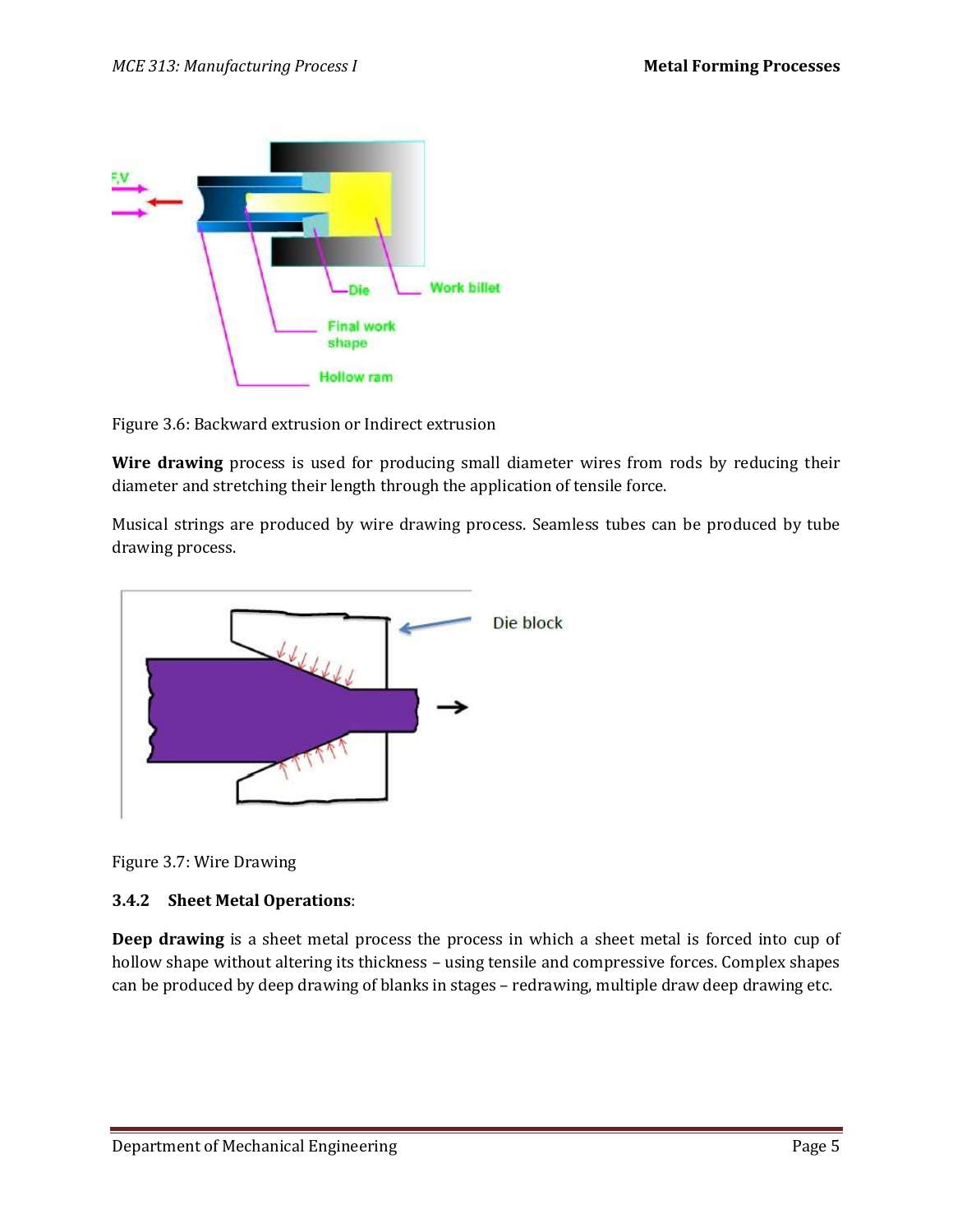

Figure 3.8: Deep drawing

Hydro mechanical deep drawing uses both punch force and hydrostatic force of a pressurized fluid for achieving the shape. Flanges and collars are formed by flanging process. Spinning transforms a sheet metal into a hollow shape by compressive and tensile stresses. Spinning mandrel of given shape is used against a roll head.

Embossing imparts an impression on the work piece by means of an embossing punch.

Bending of sheets includes rotary bending, swivel bending, roll bending using rotary die. Die bending using flat die or shaped die is used for bending of sheets, or die coining of sheets.